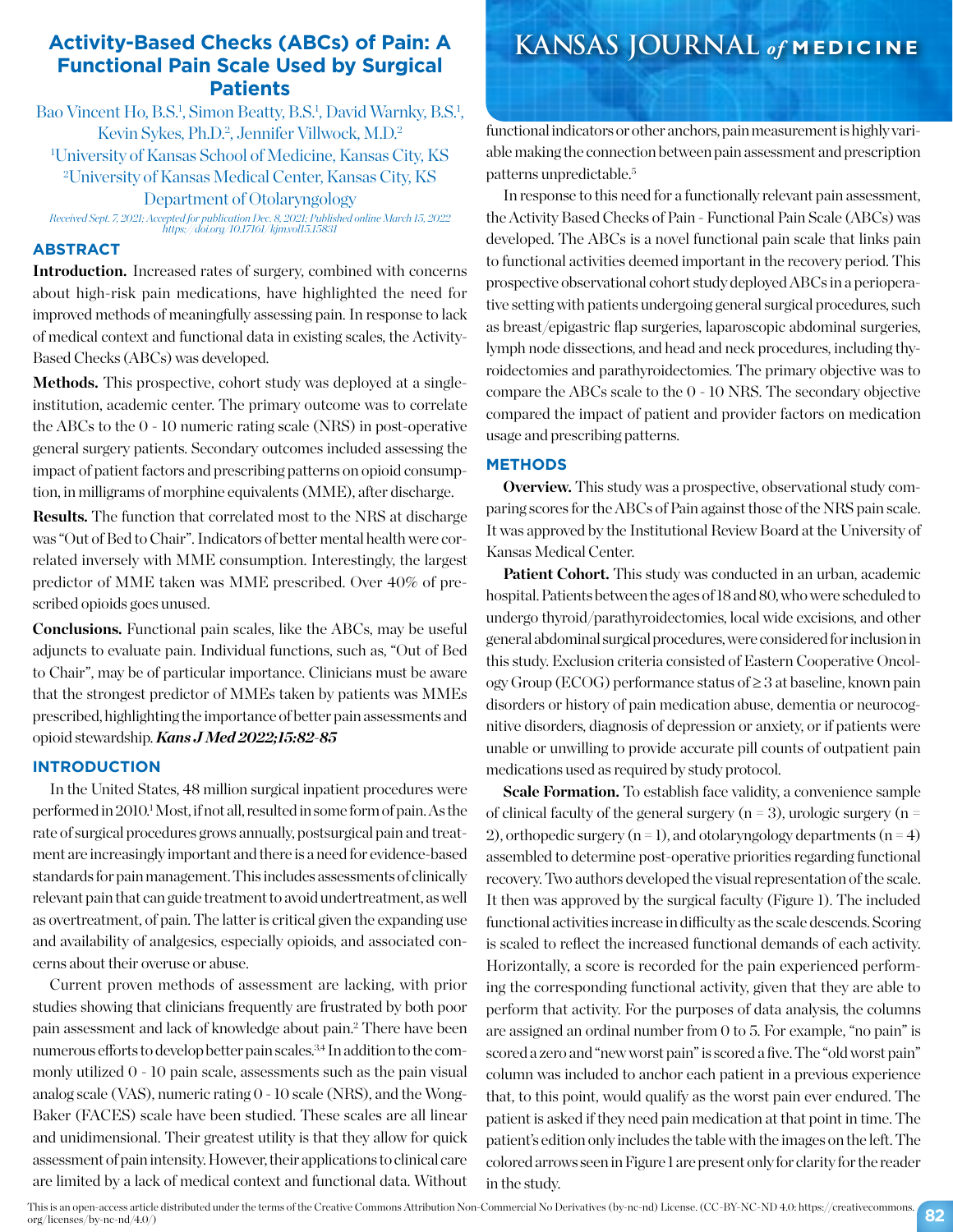## **KANSAS JOURNAL** *of* **MEDICINE ACTIVITY-BASED CHECKS (ABCs) OF PAIN** *continued.*

The original ABCs were modified for thyroid/parathyroid surgery to reflect the surgical site and includes functions such as neck movement. Of note, the ABCs scale is strictly experimental at this point in its production and is not used as a tool for guiding prescribing patterns or treatment.



Figure 1. Annotated Activity-Based Check (ABCs) of Pain - Functional Pain Scale.

**Enrollment Process.** Eligible patients were identified through the pre-anesthesia clinic and enrolled at their pre-operative appointment. At this appointment, a team member would explain and review the ABCs and ensure that the subject was familiar with how to complete it properly. The SF-12 Health Questionnaire, the NRS Pain Scale, and the ABCs then were completed, which served as each patient's "baseline" reference values. The SF-12 was used as a standard marker of overall health while the NRS and ABCs were used to establish a pre-operative baseline to compare scores. Two summary scores are reported from the SF-12, a mental component score (MCS-12) and a physical component score (PCS-12). The United States population average PCS-12 and MCS-12 are both 50 points, with a standard deviation of 10. The SF-12 is intended to measure the impact that a patient's health plays on their everyday life.<sup>6</sup> Our team obtained one SF-12 score pre-operative for each participant. This helped to compare our cohorts baseline quality of life as a reflection of health in comparison to the population.

**Hospital Stay.** Enrolled patients were entered into the Research Electronic Data Capture (REDCap®) database and followed throughout their post-operative course. The ABCs and 0 - 10 pain levels were collected once daily until discharge. The once daily scales collected during hospitalization for each patient were condensed into single indexes for each activity except for the last scale collected prior to discharge, which served as the value "at discharge". The treating surgical team was blinded to ABCs data to avoid biasing treatment.

**Post-Operative Appointment.** Patients were scheduled for a postoperative follow-up visit per the treating surgeon's preference. This universally occurred within one to three weeks after discharge. The ABCs and 0 - 10 pain scale were administered and recorded as the "post-operative" value. The following information about pain medications was recorded: medication prescribed, number of pills prescribed, and number of pills taken.

**Statistical Analyses.** Data were analyzed using SPSS Version 26 (Armonk, NY). Descriptive statistics for scale variables were reported as medians (interquartile range). Spearman's Rho was used to assess correlation between scale variables. Group comparisons were performed using Mann-Whitney U tests. Significance was set at p < 0.05.

#### **RESULTS**

Forty patients were enrolled to completion in this study. During the period of data collection, there was an estimated 110 patients that met our inclusion criteria. This provided a 12% margin of error at a 95% confidence interval, thus demonstrating that the sample generally represents the population. The mean age was 52 years; 82.5% were white, non-Hispanic, and 47.5% were male (Table 1).

The ABCs demonstrated correlation to the NRS at baseline ( $\rho$  = 0.687,  $p < 0.01$ ), prior to discharge ( $\rho = 0.881$ ,  $p < 0.01$ ), and at postoperative follow-up visit ( $ρ = 0.312$ ,  $p < 0.05$ ; Table 2). The function that correlated most to the NRS at discharge was "Out of Bed to Chair"  $(\rho = 0.691, p < 0.01;$  Table 3). The function that correlated most with MME prescribed was "Out of Bed to Chair" at discharge ( $\rho = 0.471$ , p < 0.01; Table 4). Post-operative opioid prescription usage was correlated significantly to the amount of MME prescribed ( $\rho = 0.559$ , p < 0.01). Post-operative MME taken correlated to their pain score on the NRS scale ( $\rho$  = 0.344, p < 0.05) and the ABCs ( $\rho$  = 0.303, p > 0.05; Table 5). The function that demonstrated significant correlation with the amount of MME taken was "Out of Bed to Chair" at discharge ( $\rho$  = 0.485, p < 0.01). Indicators of better mental health on SF-12 were correlated inversely with MME consumption ( $\rho = -0.35$ , p < 0.05; Table 6).

**Table 1. General patient demographics.** 

| <b>Demographics</b>               | $N = 40$ (%) | Mean $[SD]$      |
|-----------------------------------|--------------|------------------|
| Age                               |              | $51.7 \, [16.4]$ |
| <b>Short Form Survey (SF-12)</b>  |              |                  |
| Mental Component Score (MCS-12)   |              | 51.6 [8.5]       |
| Physical Component Score (PCS-12] |              | 45.5 [10.1]      |
| Gender                            |              |                  |
| Male                              | 19(47.5)     |                  |
| Female                            | 21(52.5)     |                  |
| <b>Ethnicity</b>                  |              |                  |
| White                             | 36(90)       |                  |
| Hispanic                          | 2(5)         |                  |
| Asian American                    | 1(2.5)       |                  |
| African American                  | 1(2.5)       |                  |
| Procedure                         |              |                  |
| <b>General Surgery</b>            | 26(65)       |                  |
| Head & Neck                       | 14(35)       |                  |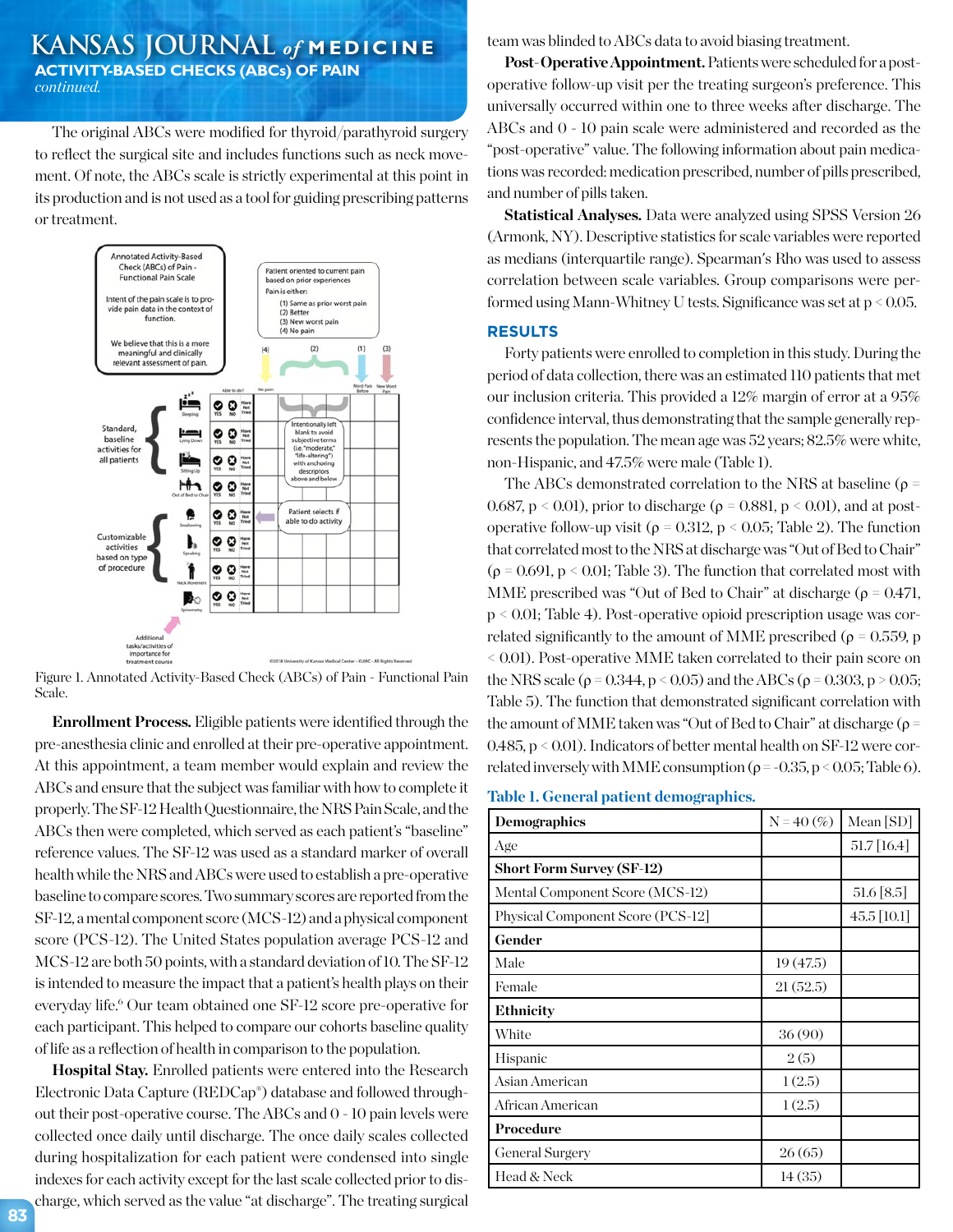# **Based Checks (ABCs) at varying time points.**

| Correlation of NRS to ABCs at: | $\rho$ (Rho) | p value  |
|--------------------------------|--------------|----------|
| Baseline                       | 0.687        | p < 0.01 |
| Discharge                      | 0.881        | p < 0.01 |
| Post-operative                 | 0.312        | p < 0.05 |

## **Table 3. Correlation of numeric rating scale (NRS) to Activity-Based Checks (ABCs) functions at baseline.**

| <b>Action</b>       | $\rho$ (Rho) | p value  | <b>Cohort</b>            |
|---------------------|--------------|----------|--------------------------|
| Out of bed to chair | 0.691        | p < 0.01 |                          |
| Lying down          | 0.64         | p < 0.01 |                          |
| Sleeping            | 0.556        | p < 0.01 |                          |
| Sitting up          | 0.521        | p < 0.01 |                          |
| Walking up stairs   | 0.534        | p < 0.01 | General Surgery only     |
| Swallowing pain     | 0.622        | p < 0.05 | Head & Neck Surgery only |

## **Table 4. Correlation of milligrams of morphine equivalents (MME) prescribed.**

|                                     | $\rho$ (Rho) | p value  | Performed    |
|-------------------------------------|--------------|----------|--------------|
| Numeric Rating Scale (NRS)          | 0.412        | p < 0.01 | at discharge |
| <b>Activity-Based Checks (ABCs)</b> | 0.401        | p < 0.05 | at discharge |
| Out of bed to chair                 | 0.471        | p < 0.01 | at discharge |
| Lying down                          | 0.369        | p < 0.05 | at discharge |
| Sleeping                            | 0.375        | p < 0.05 | at discharge |
| Sitting up                          | 0.310        | p > 0.05 | at discharge |
| Walking up stairs                   | 0.359        | p > 0.05 | at discharge |
| Swallowing pain                     | $-0.052$     | p > 0.05 | at discharge |

#### **Table 5. Correlation of milligrams of morphine equivalents (MME) taken.**

|                                 | $\rho$ (Rho) | p value  | Performed    |
|---------------------------------|--------------|----------|--------------|
| MME prescribed                  | 0.559        | p < 0.01 |              |
| Numeric Rating Scale (NRS)      | 0.344        | p < 0.05 | at discharge |
| Activity-Based Checks (ABCs)    | 0.303        | p > 0.05 | at discharge |
| Out of bed to chair             | 0.485        | p < 0.01 | at discharge |
| Mental Component Score (MCS-12) | $-0.35$      | 0.05     |              |

#### **Table 6. MME prescribed and taken by procedure type.**

| MME prescribed and taken | Mean [SD]        |
|--------------------------|------------------|
| <b>General Surgery</b>   |                  |
| MME prescribed           | 153.4 [83.6]     |
| <b>MME</b> taken         | 87.9 [99.2]      |
| <b>Head &amp; Neck</b>   |                  |
| MME prescribed           | $126.8\,[61.6]$  |
| MME taken                | $21.4 \, [36.0]$ |

#### **DISCUSSION**

This study investigated the efficacy of the Activity-Based Checks of Pain (ABCs) to assess peri-operative pain in comparison to the current standard of care using a 0 - 10 numeric rating scale (NRS). The impetus for this study was the lack of a "gold standard" for measuring the functional impacts of pain in a post-operative setting and

## **Table 2. Correlation of numeric rating scale (NRS) to Activity- KANSAS JOURNAL** *of* **MEDICINE ACTIVITY-BASED CHECKS (ABCs) OF PAIN**  *continued.*

the limited clinical utility of the current 0 - 10 NRS.7 Based on the findings of this study, the ABCs pain scale was comparable to the current standard practice of peri-operative pain assessment using the NRS. The functions on the ABCs scale that demonstrated significant correlation with the amount of MME taken were "Out of Bed to Chair". Interestingly, the factor that was correlated most strongly with opioid MME taken was not pain, but quantity prescribed.

The 0 - 10 NRS gained popularity in the 2000s and has been collected as a vital sign for the past decade, although it was not validated as a screening tool. Unlike vital signs such as heart rate and blood pressure, there is little guidance regarding optimal treatment of pain levels that are outside of what is expected or desired. Correlation of opioids prescribed with pain at discharge varied based on clinical setting. For example, opioid MME prescriptions are correlated inversely with documented NRS pain scores in the emergency department setting.5

Using functional markers to assess acute pain helps the provider and patient personalize care towards the patients' goals. This will improve post-operative opioid decision making for pain management, while minimizing the harms that can be associated with opioid analgesics. Pilot testing of this novel, visual, and functional pain scale showed the potential utility a scale such as this could serve in the future.

Determinants of post-operative opioid usage are multifactorial. Our study is consistent with prior literature demonstrating that prescribing patterns drive consumption patterns.5,8,9 For example, a large retrospective population-based study also found that the quantity of opioid prescribed is associated with higher patient-reported opioid consumption, with 77% of patients taking one-half or less of the prescribed pills.<sup>8</sup> Similarly, the strongest correlation with MMEs taken after discharge was MMEs prescribed. These data also agreed with our findings that over 40% of prescribed opioids goes unused (Table 6). This indicated that, even if patients can avoid overuse of prescribed opioids, an excess remains in circulation at risk for misuse or diversion. This is significant as 75% of those addicted to opioids report prescription drugs as their first opioid exposure.10

These data underscored that neither pain scale proved to be the main determinants of opioid analgesic usage, and the need for improved methods of pain assessment that can be incorporated meaningfully into clinical decision making. Ideally, such methodology would address systems barriers to pain assessment and management such as failure to adopt a standardized pain assessment tool beyond the NRS 0 - 10 or other numeric scale and lack of clinician time to document multi-dimensional aspects of pain. Attempts to address these issues have yielded pain scales that attempt to capture pain's impact on function and quality of life.<sup>11,12</sup> However, their rating system can be complex. For example, the Indiana Polyclinic Combined Pain Scale requires a specifically trained clinician to conduct the test.<sup>11</sup> Typically, patients must respond to written prompts on a Likert-scale,